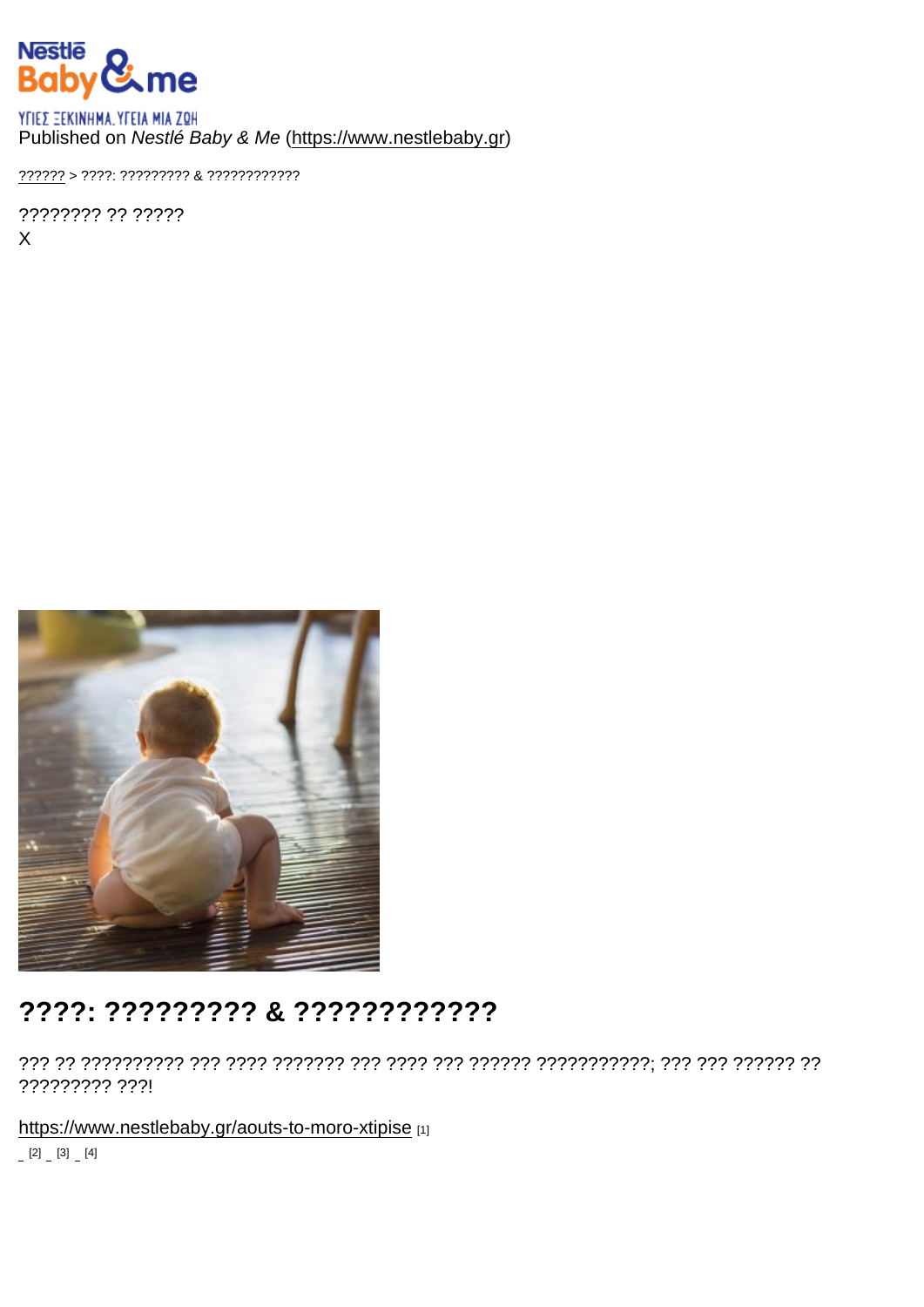## ????: ????????? & ????????????

????????? ???!

???????, ??????????? 3rd, 2016

- $[5]$
- $\frac{1}{2}$  ????????? [1]
- $\sqrt{???????}$

???????? ??? ?????, ?????????? ??????...